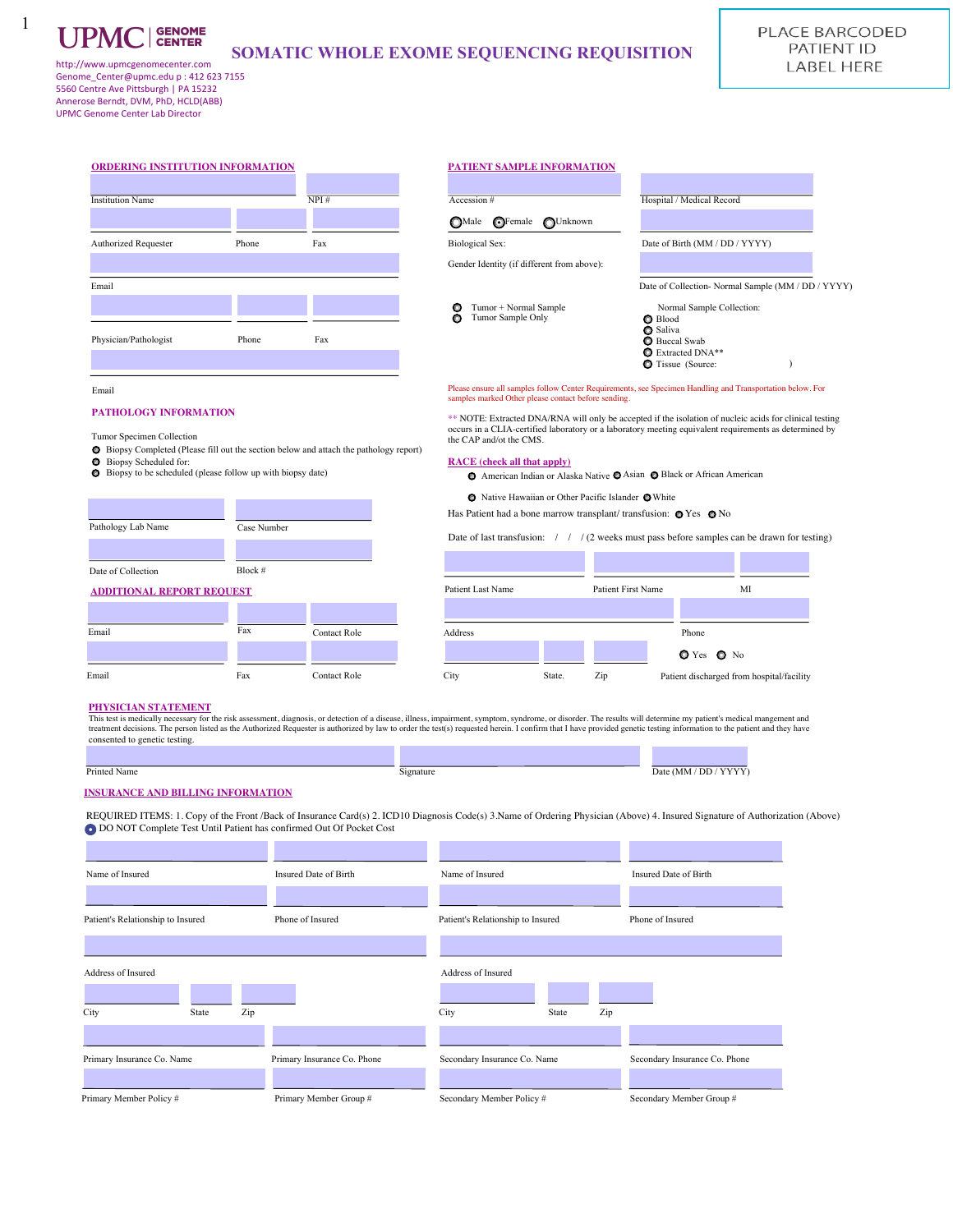

# **SOMATIC WHOLE EXOME SEQUENCING REQUISITION**

PLACE BARCODED PATIENT ID **LABEL HERE** 

http://www.upmcgenomecenter.com Genome\_Center@upmc.edu p : 412 623 7155 5560 Centre Ave Pittsburgh | PA 15232 Annerose Berndt, DVM, PhD, HCLD(ABB) UPMC Genome Center Lab Director

Please make checks payable to UPMC Genome Center.

### **INSTITUTIONAL BILL**

| <b>Institution Name</b>         | <b>Institution Code</b>  |                           |  |
|---------------------------------|--------------------------|---------------------------|--|
|                                 |                          |                           |  |
| <b>Institution Contact Name</b> | <b>Institution Phone</b> | Institution Contact Email |  |

eluding test results, for processing my insurance claim. I understand that I am responsible for any co-pay, co-insurance, and unmet deductible that the insurance policy dictates, as well as many amounts not paid by approach and and and not limited to, not limited to, non-covered and non-covered services. I understand that I am responsible for sensors and all payments that I receive directly from my insurance company in payment for this test.

Patient's Printed Name Patient's Signature Patient's Signature Date (MM / DD / YYYY)

## **CLINICAL INFORMATION**

Please give a brief summary of the patient's clinical presentation and the reason for genetic testing, and ICD-10 code in the box provided below. Please also attach a three generation pedigree and the pathology report.